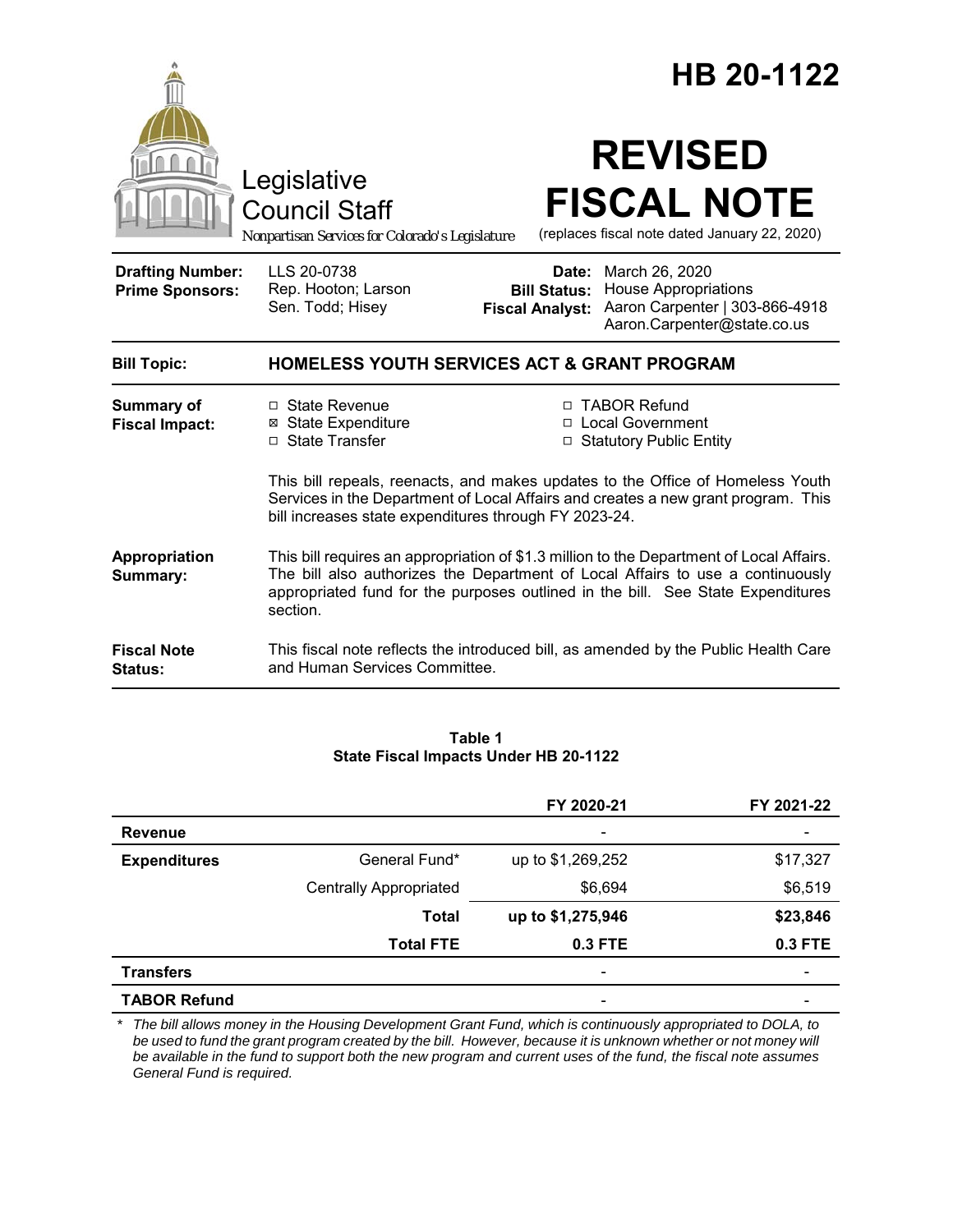March 26, 2020

# **Summary of Legislation**

This bill repeals, reenacts, and makes updates to the Office of Homeless Youth Services in the Department of Local Affairs (DOLA). In addition, the bill creates a new grant program to award up five grants of \$250,000 each to existing organizations that provide a variety of services to homeless youth as outlined in the bill. Grants must be rewarded by January 1, 2021. The bill allows DOLA to use money in the existing Housing Development Grant Fund to support the new grant program. The Housing Development Grant Fund is continuously appropriated to DOLA and is used to support a range of existing affordable housing initiatives. DOLA is required to submit a report to the General Assembly by March 1, 2023, summarizing the status of youth experiencing or at risk of experiencing homelessness and the impact of the grant program. The grant program is repealed on July 1, 2023.

# **State Expenditures**

This bill increases expenditures in DOLA by up to \$1.3 million and 0.3 FTE in FY 2020-21 and by \$35,498 and 0.3 FTE in FY 2021-22 as shown in Table 2 and discussed below. It is assumed that these expenses will be paid from the General Fund. The bill will also increase workload in the Department of Public Health and Environment.

|                                    |                   | FY 2020-21        | FY 2021-22               |
|------------------------------------|-------------------|-------------------|--------------------------|
| <b>Department of Local Affairs</b> |                   |                   |                          |
| <b>Personal Services</b>           |                   | \$19,252          | \$28,879                 |
| <b>Grant Rewards</b>               |                   | up to \$1,250,000 | $\overline{\phantom{a}}$ |
| Centrally Appropriated Costs*      |                   | \$6,694           | \$6,619                  |
| FTE - Personal Services            |                   | $0.3$ FTE         | $0.3$ FTE                |
|                                    | <b>Total Cost</b> | up to \$1,275,946 | \$35,498                 |
|                                    | <b>Total FTE</b>  | 0.3 FTE           | $0.3$ FTE                |

#### **Table 2 Expenditures Under HB 2020-1122**

*\* Centrally appropriated costs are not included in the bill's appropriation.*

**Department of Local Affairs.** Starting in FY 2020-21, DOLA requires 0.3 FTE to promulgate rules for the program, review applications, award grants, oversee the program, and report to the General Assembly. Costs for FY 2020-21 are prorated for the General Fund paydate shift and an August 1, start date, and are based on the costs of awarding the grants described below.

*Grant awards.*In FY 2020-21, expenditures in DOLA will increase by up to \$1.25 million to award up to five grants of \$250,000 each. The actual grant amount awarded will depend on the amount of money appropriated to the grant program. It is assumed that grants awarded in FY 2020-21 will be used by recipients across multiple years through the program's repeal on July 1, 2023.